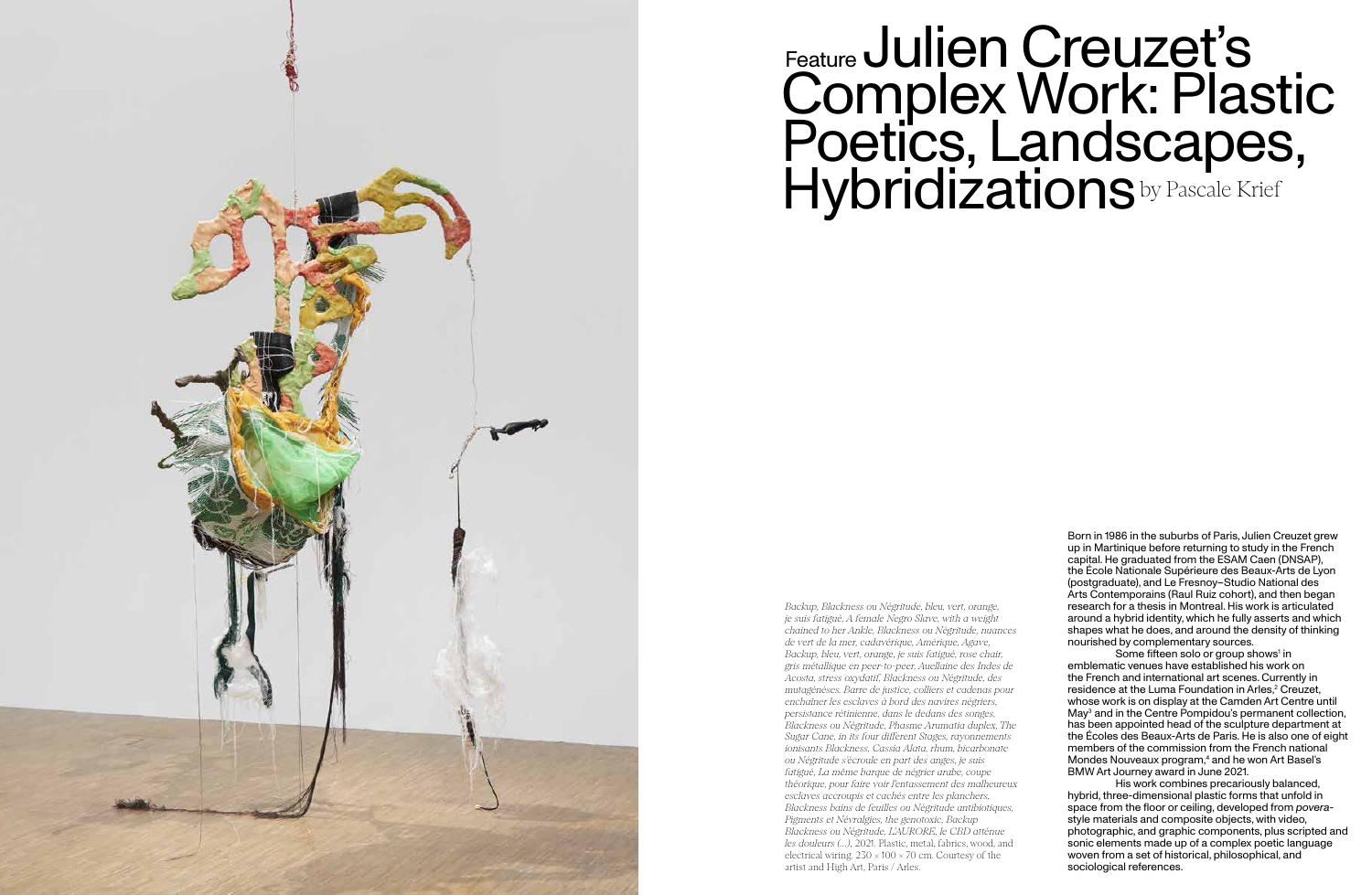

"les lumières affaiblies des étoiles lointaines les lumières à LED des gyrophares se complaisent, lampadaire braise brûle les ailes, sacrifice fou du papillon de lumière, fantôme crépusculaire d'avant la naissance du monde (...) c'est l'étrange, j'ai dû partir trop longtemps le lointain, mon chez moi est dans mes rêves-noirs c'est l'étrange, des mots étranglés dans la noyade, j'ai hurlé seul dans l'eau, ma fièvre (...)." Exhibition view at Palais de Tokyo, Paris, 2019. Photography by Aurélien Mole. Courtesy of Palais de Tokyo, Paris.

to the exhibition space.

**Opera / Archipelago** The title of one of his first videos, *Opera-Archipelago, I've left Paris*, 2015, (HD video, 16:9, 20', Collection FRAC-Normandie), a partial reworking of the title of a set of works shown in two previous exhibitions, condenses the specificities of his work. The combination of these two notions marks the place occupied by the textual and aural dimensions, their polyphonic organization, and the importance of the paradigm articulated by Édouard Glissant. This reference to the multidimensional notion of the Archipelago carries with it aspects of both an identity and an emancipation, and the idea of synthesis between cultures, which is reflected in the complex conceptual and formal hybridization of Creuzet's practice. The autobiographical dimension, whose resonance in terms of identity comes across in the second part of the title, *I've left Paris*, questions, in a complex reversal of meaning, pre-constructed or predictable categories of thought, in a modality that Creuzet applies to the whole of his work. This *attitude*, or set of attitudes, becomes textual, musical, and plastic forms, and organizes Creuzet's relation semiologist Jacques Coursil. A bibliography, displayed stress, Blackness or Negritude, mutagenesis. Bar of justice, collars and padlocks to chain slaves on board slave ships, retinal persistence, in the interior of dreams, Blackness or Negritude, Phasma Arumatia duplex, The Sugar Cane, in its four different Stages (...) I am tired, (...) Blackness leaf baths or Negritude antibiotics, Pigments and Neuralgia, the genotoxic, Backup Blackness or Negritude, L'AURORE, CBD alleviates pain (…)" This excerpt from the wall text, printed in very small characters, off-center at the bottom, like a secret message intended only for those who would like to see it, constitutes, as is often the case with Creuzet, both the title and its explanation, evoking Duchamp's statement: "The titles add a new dimension; they are like new or added colors, or, better yet, they can be compared to the varnish through which the image may be seen and amplified."7 Three songs of pain — "They split my heart. Do I have the wrong color?" — printed on the wall and transcribed in English in yellow letters on a video screen also sculpt the sound space over trumpet improvisations based on compositions by the mathematician and

The hybrid and mysterious three-dimensional forms, often precariously balanced, originating in the collection and in the recycling of manufactured or natural materials — clothing, plant elements, plastics, statuettes, cord, nets — recall the archipelago paradigm by their composite aspect, their votive dimension, and an inhabited materiality resulting from their previous uses. They constitute a possible synthesis between the *arte povera* artists' relationship to materials — or that of certain post-Minimalist conceptual artists influenced by it — and a reinterpretation of the ethos of recuperation that is omnipresent in Africa and the Caribbean. The sculptural work of making these plastic forms in the studio involves well-identified techniques such as hot-shaping and molding of polymers, sewing, but also Creuzet's own techniques such as assemblage with knots using ropes, cords, and threads, in a formal hybridization. Their precarious equilibrium is perhaps a reminder that this archipelagic paradigm involves the search for the right balance or position between different tropisms or influences, in a permanent, deliberate oscillation, while their alchemy. dissemination in space evokes the geographical reality in triangulation. On one wall, a wallpaper contains the critical text on the exhibition published in the catalogue. Printed in a very large format and augmented with black marker by Creuzet, superimposed on a set of photographs augmented with graphic elements, it constitutes another voice in the polyphonic textual dimension of this opera. **Landscapes** The forms that unfold in the space directly or indirectly evoke these words, which they subtly materialize. Some might evoke ships, skeletons, votive forms. The ensemble takes up the usual visual codes of Creuzet's works, with large horizontal formats and vertical forms anchored in the floor. For each exhibition Creuzet invents a complex landscape that articulates and renews different archipelagic forms in a multiform polyphonic opera that takes into account the specificity of each venue in a subtle The way in which the works are distributed

sea green, cadaverous, America, Agave, Backup, blue, green, orange, I'm tired, flesh pink, metallic grey in peerto-peer, Auellaine of the Indies of the Acostas, oxidative

which it originates. **Plastic poetics**  The importance of the textual and sonic dimension as a central element in the work and as a key to understanding it — although he also affirms the sensory dimension — has been evident since Creuzet's first exhibitions. For him, it constitutes a form in its own right, which contributes to sculpting space in a complex way, while the plastic dimension of his work can be seen as its possible deployment in space. As he analyzed during one of our conversations,<sup>5</sup> "Poetry makes it possible to convey an imaginary, a complexity, things that can be difficult to formulate in a frontal way. […] What is interesting about this writing is that it may be a way of telling a story, or history. […] In the context of this very specific space, that of the Marcel Duchamp Prize at the Centre Pompidou, where we are now, I felt that there was something that could be done, a sort of inventory, something to be affirmed in a stronger way than is usually the case in my works, but with subtlety."6 "Backup, Blackness or Negritude, blue, green, orange, I'm tired, A female Negro Slave, with a weight chained to her Ankle, Blackness or Negritude, shades of in the space contributes to establishing a radically new relationship with the viewer, encouraging him or her to break away from previous categories of thought and embodying in the space the specificity of this *attitude* and its archipelagic form. Their format and positioning establish a horizontality and physical immediacy in relation to the work. The pieces echo each other in such a way as to progressively enrich our understanding, to create "landscapes" to be explored, which are constituted in the visual juxtaposition of the forms and their perspective, and in which the viewer becomes one of the elements. "I make sure that there is no frontality in the relationship to the work, but a kind of horizontality, and a visual telescoping. I believe that this allows us to understand better. For example, from this particular point of view where I am, I see three or four forms at the same time, which also give me a perspective, a depth, with this bibliography that appears on the wall. [...] The way in which the works meet each other, and are articulated with our own bodies as they wander through the space also interests me […]. The interaction or the relationship between the different types of forms, the fact that we can walk between them, or rather in the middle of them, to have this landscape — the idea of a landscape, which would be to be lived in and to be explored, is closely bound up with my work."8

on wall and screen, which refers to a series of books that have shaped Creuzet's thinking, completes this textual

This overlapping of pieces via the gaze establishes shifting and secret relationships between them,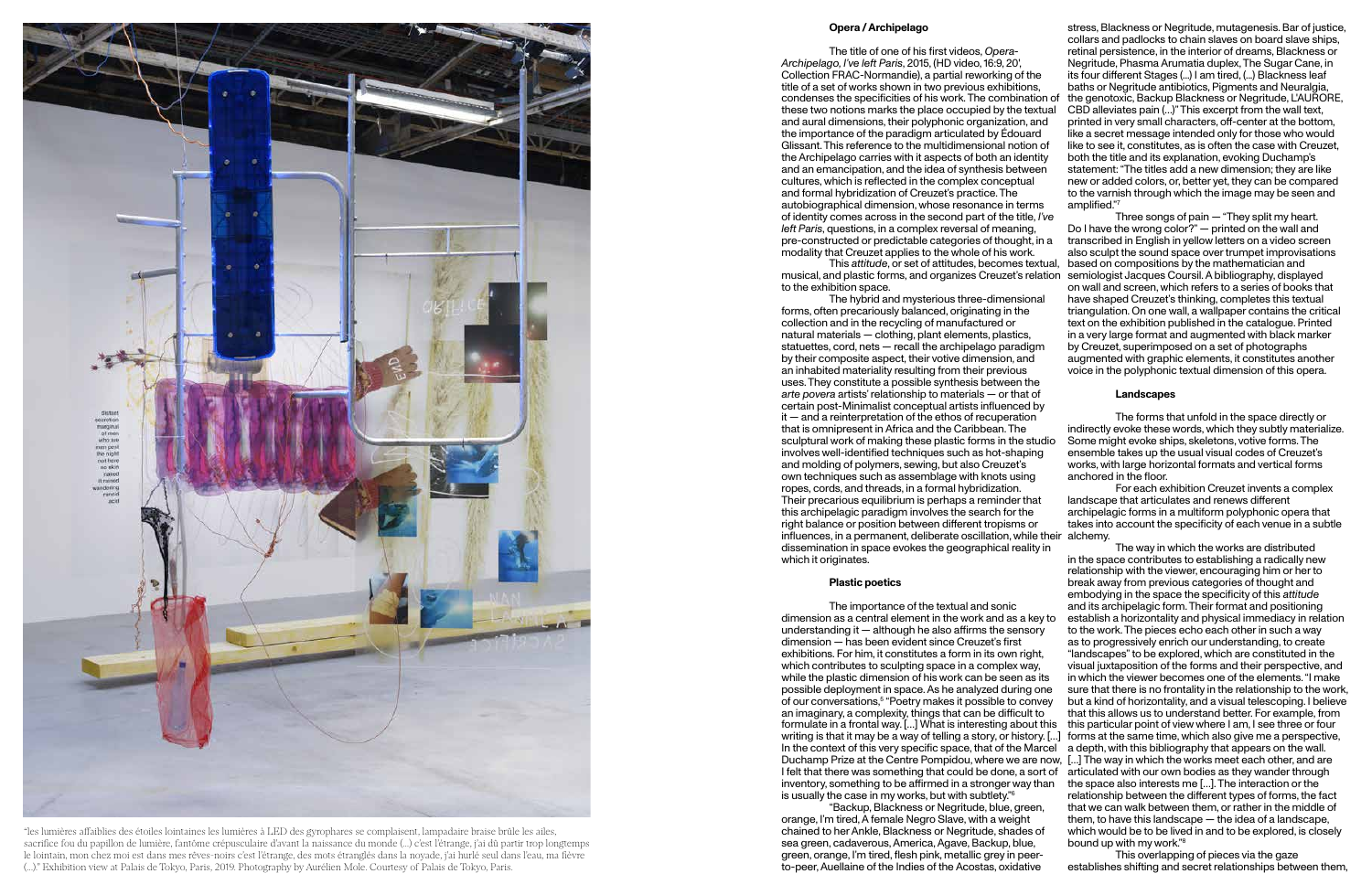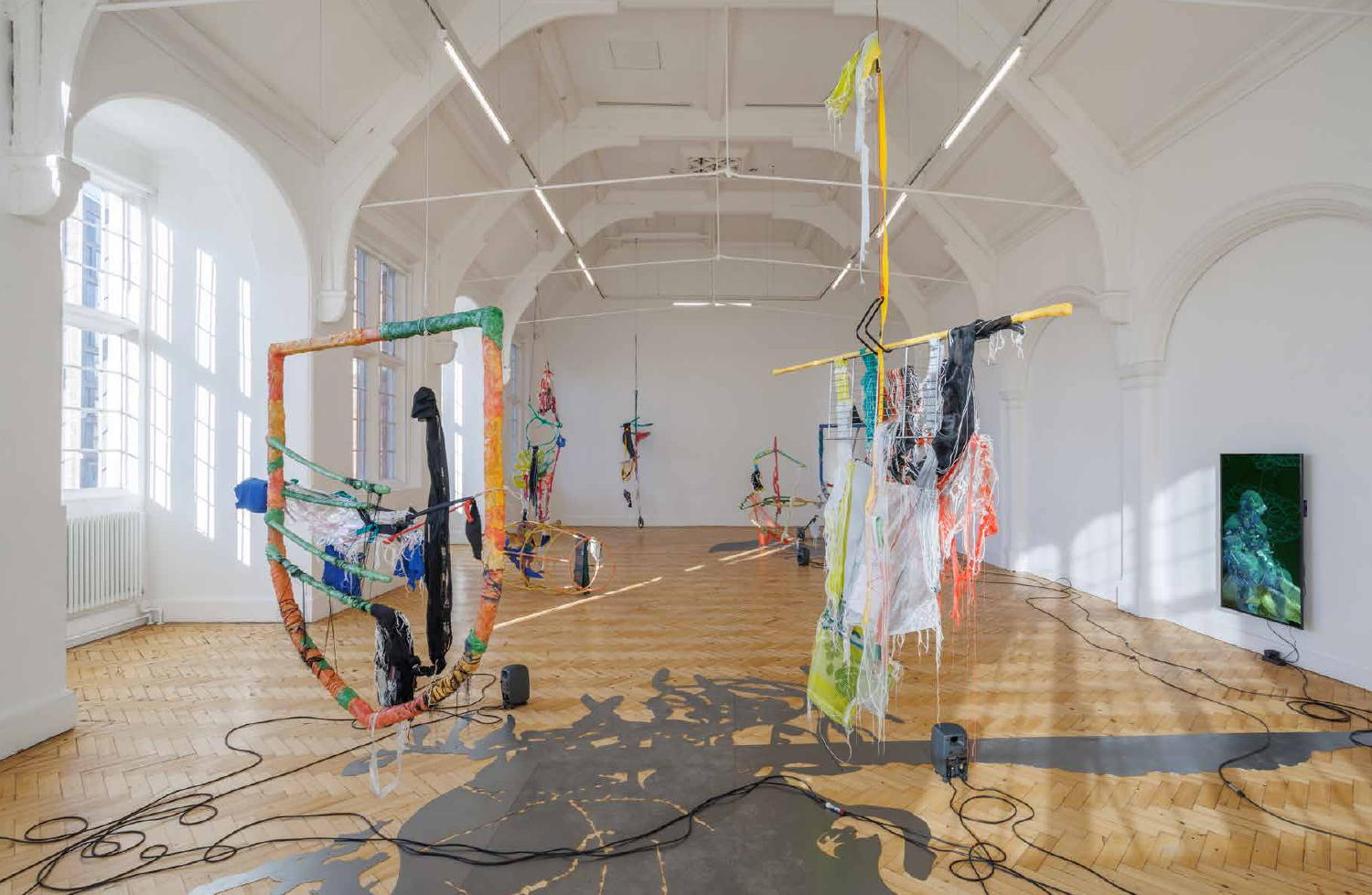



"Too blue, too deep, too dark we sank…" Exhibition view at Camden Art Centre, London, 2022. Photography by Rob Harris. Courtesy of Camden Art Centre, London.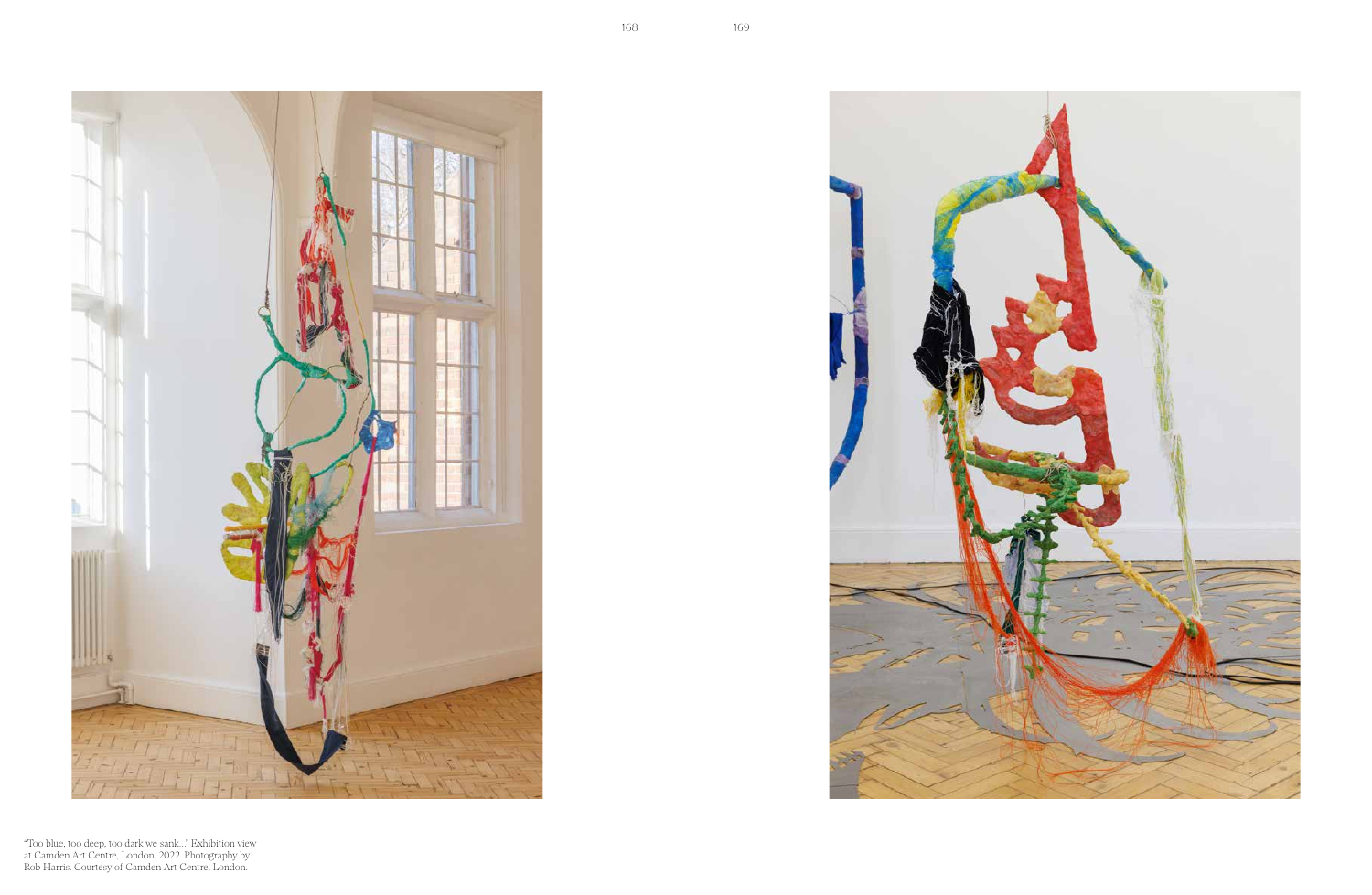